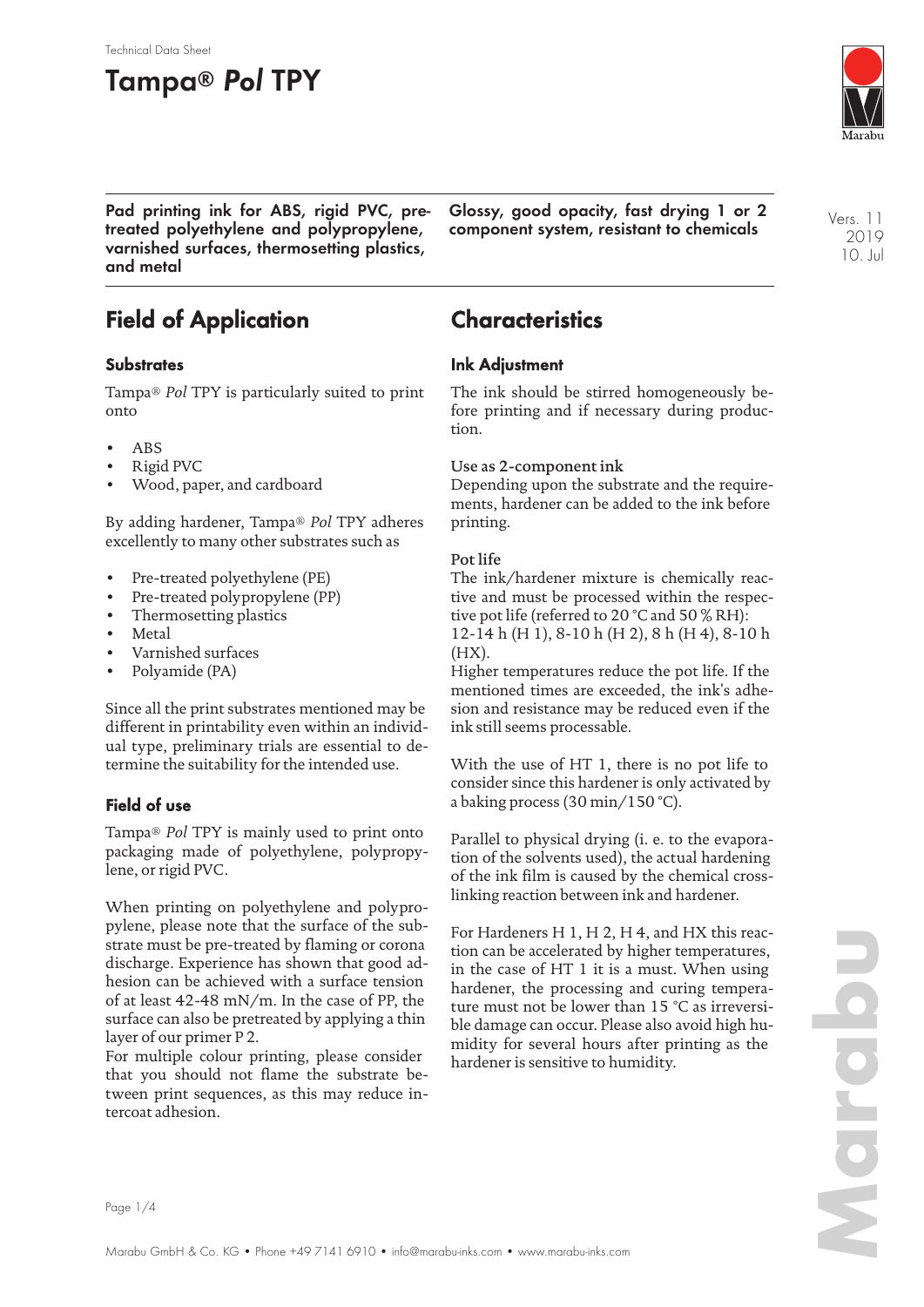# **Tampa® Pol TPY**

### **Drying**

Physically fast drying. Touch-dry at 20 °C after approx. 2 min, at 30 °C after approx. 30-40 sec. The addition of Hardener H 1, H 2, H 4, or HX will extend the drying time.

The times mentioned above vary according to substrate, depth of cliché, drying conditions, and the auxiliaries used.

### **Fade resistance**

Only pigments of high fade resistance are used for the Tampa® *Pol* TPY range. Shades mixed by adding overprint varnish or other colour shades, and especially white, have a reduced fade and weather resistance depending on their mixing ratio. Fade resistance also decreases if the printed ink film thickness is reduced. The pigments used are resistant to solvents and plasticizers.

### **Stress resistance**

After proper and thorough drying, the ink film exhibits outstanding adhesion as well as rub, scratch, and block resistance and is resistant to oils, greases, aqueous acids, alkalines, and alcohol.

# **Range**

### Basic Shades

| 920 | Lemon            |
|-----|------------------|
| 922 | Light Yellow     |
| 924 | Medium Yellow    |
| 926 | Orange           |
| 930 | Vermilion        |
| 932 | Scarlet Red      |
| 934 | Carmine Red      |
| 936 | Magenta          |
| 940 | Brown            |
| 950 | Violet           |
| 952 | Ultramarine Blue |
| 954 | Medium Blue      |
| 956 | Brilliant Blue   |
| 960 | Blue Green       |
| 962 | Grass Green      |
| 970 | White            |
| 980 | Black            |
|     |                  |

#### 4-Colour Process Shades Standard

429 Process Yellow



439 Process Magenta<br>459 Process Cyan Process Cyan 489 Process Black

#### High Opaque Shades

- 122 High Opaque Light Yellow
- 130 High Opaque Vermilion
- 152 High Opaque Ultramarine Blue
- 162 High Opaque Grass Green

#### Press-Ready Metallics

| 191 | Silver         |
|-----|----------------|
| 192 | Rich Pale Gold |
| 193 | Rich Gold      |

#### Further Products

910 Overprint Varnish

Mixtures of TPY 191-193 with TPY 950 or TPY 952 have a limited shelf life. Due to this, please prepare only such quantities which will be processed in the course of 4-5 days (20 °C).

All shades are intermixable. Mixing with other ink types or auxiliaries must be avoided in order to maintain the special characteristics of this ink.

All basic shades are included in our Marabu-ColorFormulator (MCF). They build the basis for the calculation of individual colour matching formulas, as well as for shades of the common colour reference systems HKS®, PAN-TONE®, and RAL®. All formulas are stored in the Marabu-ColorManager software.

Additionally there are high-opaque formulas available marked with + + behind the reference name. These formulas have been developed by using the System Tampacolor formulas for basic and high-opaque shades excluding the semitransparent, resp. transparent shades.

## **Metallics**

Metallics which are suited for 1 k applications:

#### Metallic Powders

| S 181 | Aluminium      | 17% |
|-------|----------------|-----|
| S 182 | Rich Pale Gold | 25% |
| S 183 | Rich Gold      | 25% |
| S 184 | Pale Gold      | 25% |

Vers. 11 2019 10. Jul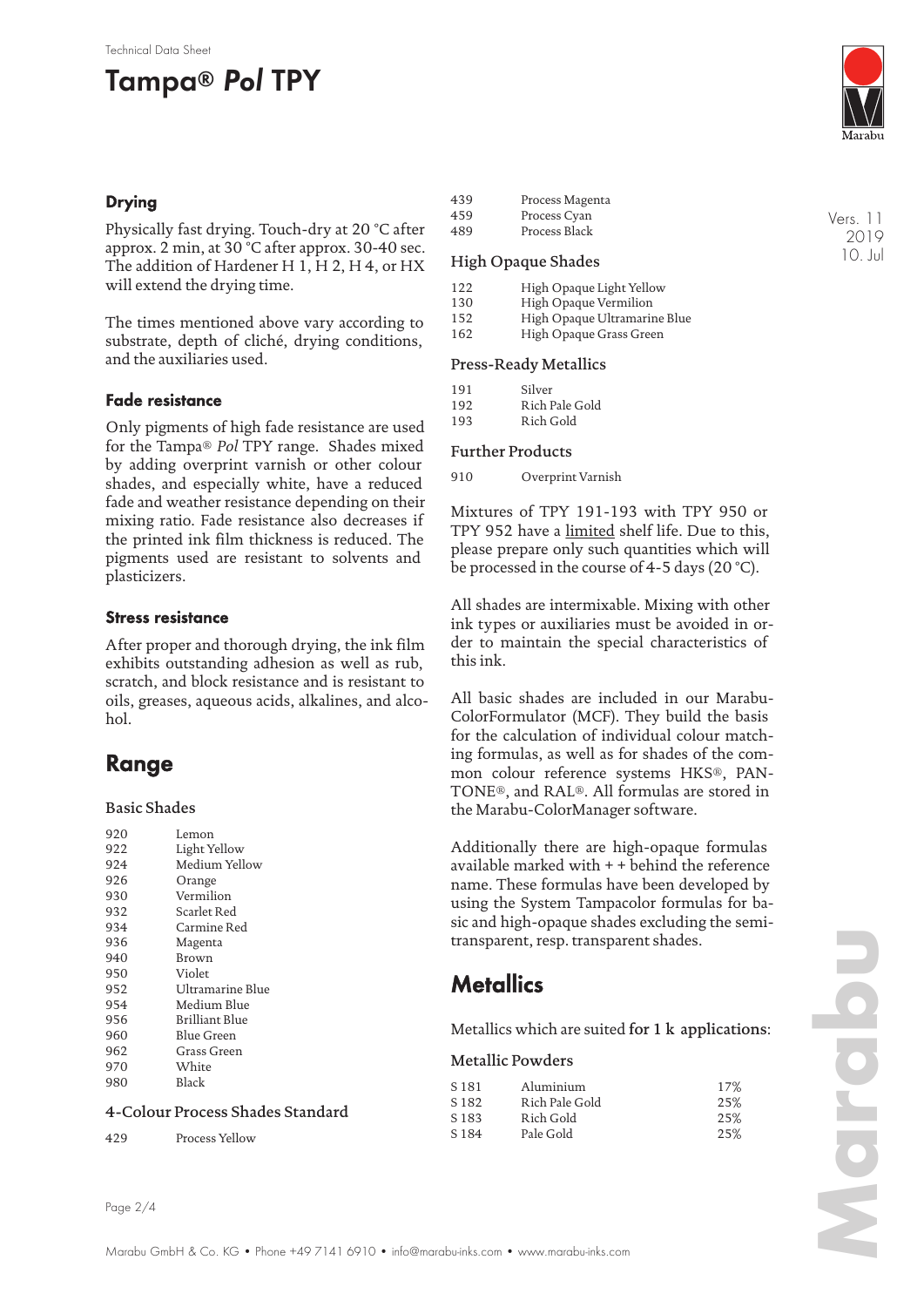#### Technical Data Sheet

# **Tampa® Pol TPY**

| S <sub>186</sub> | Copper                   | 33%   |
|------------------|--------------------------|-------|
| S 190            | Aluminium, rub-resistant | 12.5% |

For 2 k applications, only S 181 Aluminium and S 190 Aluminium (wipe resistant) can be used. The gold shades are not processable with hardener (max. pot life approx. 30 minutes).

These metallics are added to TPY 910 in the recommended amount, whereas the addition may be individually adjusted to the respective application. We recommend preparing a mixture which can be processed within a maximum of 8 h since metallic mixtures usually cannot be stored. Due to their chemical structure, the processing time of mixtures with Pale Gold S 184 and Copper S 186 is even reduced to 4 h.

Owing to the bigger pigment size of Metallic Powders we recommend the use of a halftone cliché with a minimum depth of 25-30 µm. Shades made of Metallic Powders are always subject to an increased dry abrasion which can only be reduced by overvarnishing.

All metallic shades are displayed in the Marabu "Screen Printing Metallics" colour chart.

## **Auxiliaries**

| <b>TPV</b><br>TPV <sub>2</sub><br>TPV <sub>7</sub><br>TPV <sub>3</sub><br>SV <sub>1</sub><br>H 1<br>H <sub>2</sub><br>НX<br>H <sub>4</sub><br>HT 1<br>SA 1<br>MP<br>ES<br>OP 170<br>AP<br><b>VP</b><br>UR <sub>3</sub> | Thinner<br>Thinner, fast<br>Thinner<br>Thinner, slow<br>Retarder<br>Hardener<br>Hardener, fast<br>Hardener<br>Hardener, highly resistant<br>Hardener, heat-reactive<br>Surface Additive<br>Matting Powder<br>Printing Modifier<br>Opaquing Paste<br>Antistatic Paste<br>Retarder Paste<br>Cleaner (flp. 42°C) | 15-25%<br>15-25%<br>15-25%<br>15-20%<br>15-20%<br>10%<br>10%<br>10%<br>10%<br>10%<br>$3 - 5%$<br>$2 - 4%$<br>$0.5 - 1\%$<br>$0 - 15%$<br>$0 - 10%$<br>$0 - 10%$ |
|------------------------------------------------------------------------------------------------------------------------------------------------------------------------------------------------------------------------|---------------------------------------------------------------------------------------------------------------------------------------------------------------------------------------------------------------------------------------------------------------------------------------------------------------|-----------------------------------------------------------------------------------------------------------------------------------------------------------------|
| UR <sub>4</sub><br><b>UR5</b><br>P2                                                                                                                                                                                    | Cleaner (flp. 52°C)<br>Cleaner (flp. $72^{\circ}$ C)<br>Primer                                                                                                                                                                                                                                                |                                                                                                                                                                 |
|                                                                                                                                                                                                                        |                                                                                                                                                                                                                                                                                                               |                                                                                                                                                                 |

Thinner is added to the ink to adjust the printing viscosity. The choice of thinner and the amount added are highly dependant upon the



local climate and the printing speed.

TPV 7 is an all-purpose thinner for improved ink transfer for fast printing. It features good mixing and solving properties, combined with a long processing period.

For slow printing sequences and fine motifs, it may be necessary to add retarder to the thinner. For an additional thinning of the ink containing retarder, only pure thinner should be used. An excessive addition may result in ink transfer problems.

Hardener H 1 dries slowly, forms a flexible ink film, is non-yellowing and therefore suitable for outdoor applications.

Hardener H 2 dries quickly, forms a rigid ink film, and is not suitable for outdoor applications.

Hardener H 4 is used for significantly increased requirements concerning resistance to water and humidity and is suitable for outdoor use.

Hardener HX has the same properties as Hardener H 1, but is manufactured without the use of aromatic hydrocarbons.

All hardeners are sensitive to humidity and always to be stored in a sealed container. They can be added for increased resistance and adhesion and must be stirred well and homogeneously into the undiluted ink shortly before use. The mixture ink/hardener is not storable and must be processed within pot life. If using HT 1, there is no pot life to consider since this hardener is only activated by a baking process (30 min/150 °C).

The addition of surface additive SA 1 can increase the resistance against abrasion and other mechanical stress. At the same time, it is possible to improve the ink transfer from pad to substrate (recommended addition 3-5 %, max. 10 %).

By adding Matting Powder MP the ink film can be matted individually (preliminary trials in terms of adhesion and resistance are essential, white shades addition max. 2 %).

Printing Modifier ES contains silicone and can

Vers. 11 2019 10. Jul